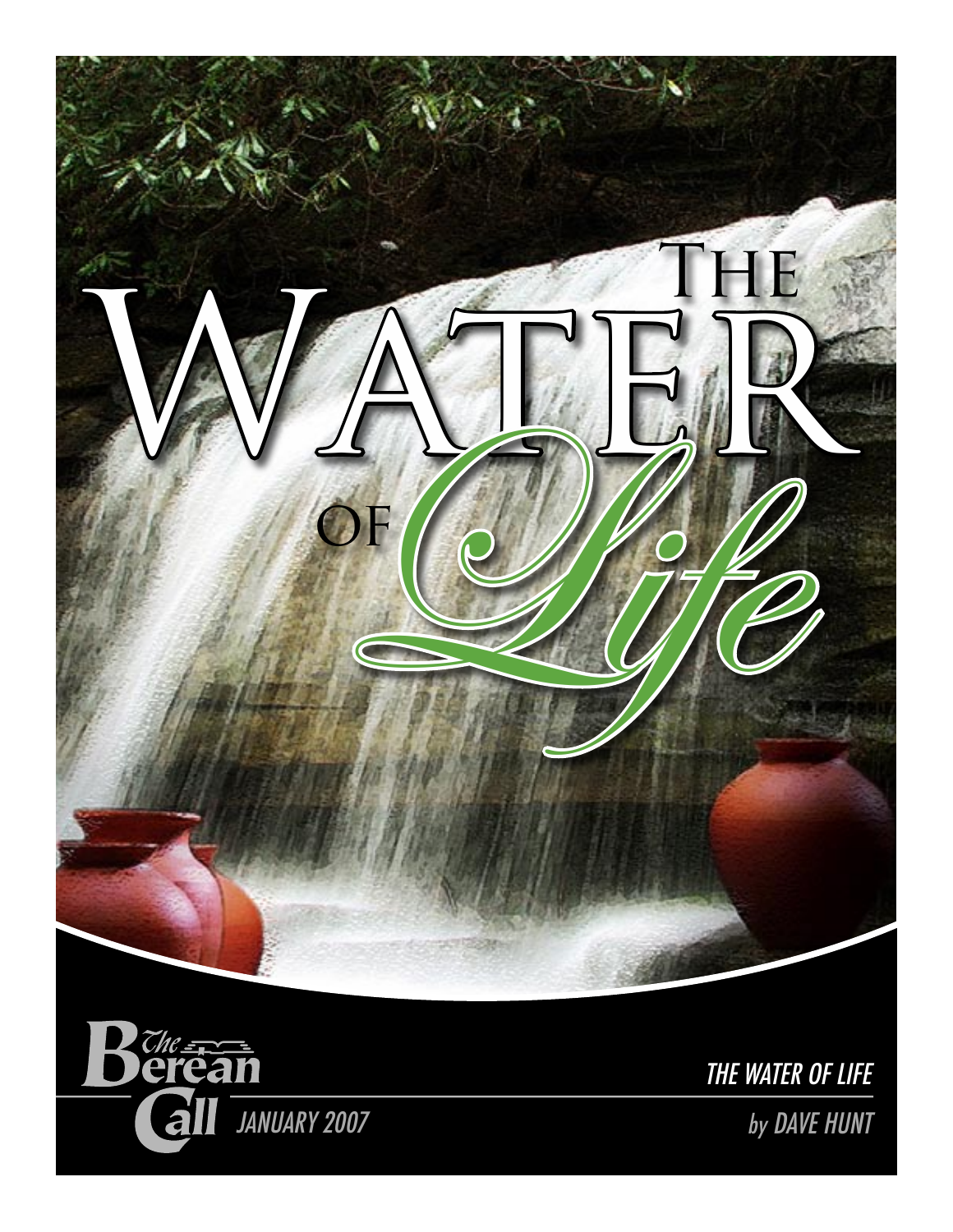# FIRST ANNUAL TBC CONFERENCE AUDIO & VIDEO NOW READY!



*SAVE an additional 20% when you order 2 or more copies of the DVD, CD, or MP3 editions of TBC's first annual conference in Bend, Oregon. For a limited time, that will make the 4-disc DVD set only \$32 each, the CD set \$24 each, and the MP3 just \$12 each (when you purchase 2 or more).*

We thank the Lord for His blessing mightily our first TBC conference here in Bend, Oregon. If you were one of our 450-plus guests at this inaugural conference, or if you wanted to be here but were unable to attend, you'll appreciate either the DVD-video or CD-Audio editions of this powerful event to enjoy and share with your church, family, and loved ones. For a limited time, we're offering the DVD set for just \$40—and if you order two or more copies, the price will be just \$32.00 each (save \$16.00 on two)! The audio editions of this exciting conference include a mini-concert by the nationally-acclaimed Booher Brothers country gospel trio (not on DVD).

## THIS IS A CONFERENCE YOU'LL APPRECIATE SEEING, HEARING & SHARING!

- The Seduction of Christianity Today (T.A. McMahon)
- Evangelicals and Catholics Together Today (Greg Durel)
- The Psychological Seduction of Christianity Today Part 1 (Martin Bobgan)
- The Psychological Seduction of
- (Deidre Bobgan) • The Subversion of Scriptures Today (Dave Hunt)

Christianity Today Part 2

- The Emerging Mysticism in Evangelicalism Today (Greg Durel)
- God's Way vs. Man's Way: Ministering to One Another Biblically (Bobgans)
- The Sufficiency of God's Word (T.A.)
- •Take Heed That No Man Deceive You" (Dave Hunt)
- Sunday Message (Dave Hunt)
- BONUS MUSIC: The Booher Bros. & Christie Romine (not included on DVD)

| <b>DVD201</b><br>CD201<br>MP3201 | $(4 \text{ DVDs} - \text{about } 9 \text{ hours} - \text{ret. } $49.99)$<br>$(7 \text{ audio}$ CDs $-$ about 8 hours $-$ ret. \$39.99)<br>$(1$ audio MP3 disc $-$ about 8 hours $-$ ret. \$19.99) | wt .5<br>wt .1 | \$48.00 sale \$40.00<br>wt.8 \$35.00 sale \$30.00<br>\$ <del>18.00</del> sale \$15.00 |
|----------------------------------|---------------------------------------------------------------------------------------------------------------------------------------------------------------------------------------------------|----------------|---------------------------------------------------------------------------------------|
|                                  |                                                                                                                                                                                                   |                |                                                                                       |



## ANSWERS TO PRAYER

*Mueller*—Prayer was the vital component of George Mueller's nineteenth-century ministry to England's orphans. He testified that he knew of at least 50,000 specific answers to his prayers. Through his narrative account, Mueller reveals how powerful and spiritually rewarding prayer can be in one's life. As Mueller penned, "I desire that all the children of God who may read these

details may thereby be led to increased and more simple confidence in God for everything which they may need under any circumstances, and that these many answers to prayer may encourage them to pray...." The "details" to which Mr. Mueller has made reference are many astounding and miraculous events in answer to his prayers. These will strengthen your faith in the living God, whom Mueller trusted and who he believed would keep His promises...and He did, and still does. As Mueller also declares, "God is faithful still, and hears prayers still." Moody Press, inexpensive edition, 126 pages, retail \$5.99.

**B05657** wt .2 **\$5.00** 



## THE PURSUIT OF GOD'S WILL

*Weiss*—For decades, this book by noted Christian teacher, author, and missionary, G. Christian Weiss, has provided numerous believers with clear biblical insight and instruction on pursuing God's will for their lives. In addition to godly wisdom that comes from many years of helping pilgrims discover and fulfill God's plans for their lives, readers will also benefit from its accounts

of the experiences and advice of such saints as George Mueller, John G. Paton, Adoniram Judson, William Orr, F. B. Meyer, and others. Includes an added appendix by James McConkey on The God-Planned Life. Mr. Weiss repeatedly "calls attention to truths which are almost altogether overlooked and neglected in these days of that watered down preaching and teaching. He goes to the bottom of things, reaching the heart and the will, as well as instructing the mind." —W. S. Hottel (foreword). Edited from the original edition published in 1950 by Moody Press. Vision-Harvest, 140 pp., \$11.00 retail.





ABOUT THE COVER: As spirits made in God's image, yet living in physical bodies and surrounded with the spiritually stifling materialism of a world that has rejected God, we desperately need the nurture of God's Word. Instead of the spirit, however, we are nurturing the carnal man ("And I, brethren, could not speak unto you as unto spiritual, but as unto carnal...ye are yet carnal..." - 1 Cor 3:1-3) and hardly know we are thirsting and starving. Sadly, these days in popular Christian literature, more froth than substance masquerades as drink for thirsty souls.... Jesus said, "If any man thirst, let him come unto me, and drink. He that believeth on me, as the scripture hath said, out of his belly shall flow rivers of living water" (Jn 7:37,38). What He meant and to what extent each of us has experienced the fullness of which He spoke must be carefully weighed. John explained, "But this spake he of the Spirit, which they that believe on him should receive" (Jn 7:39). Thus, to drink of Christ means to believe on Him, and the water He gives is the Holy Spirit comforting and empowering within. We clearly understand that Jesus was speaking spiritually, not physically, to the woman at the well: "Whosoever drinketh of this [well] water shall thirst again: But whosoever drinketh of the water that I shall give him shall never thirst; but the water that I shall give him shall be in him a well of water springing up into everlasting life" (Jn 4:13-15).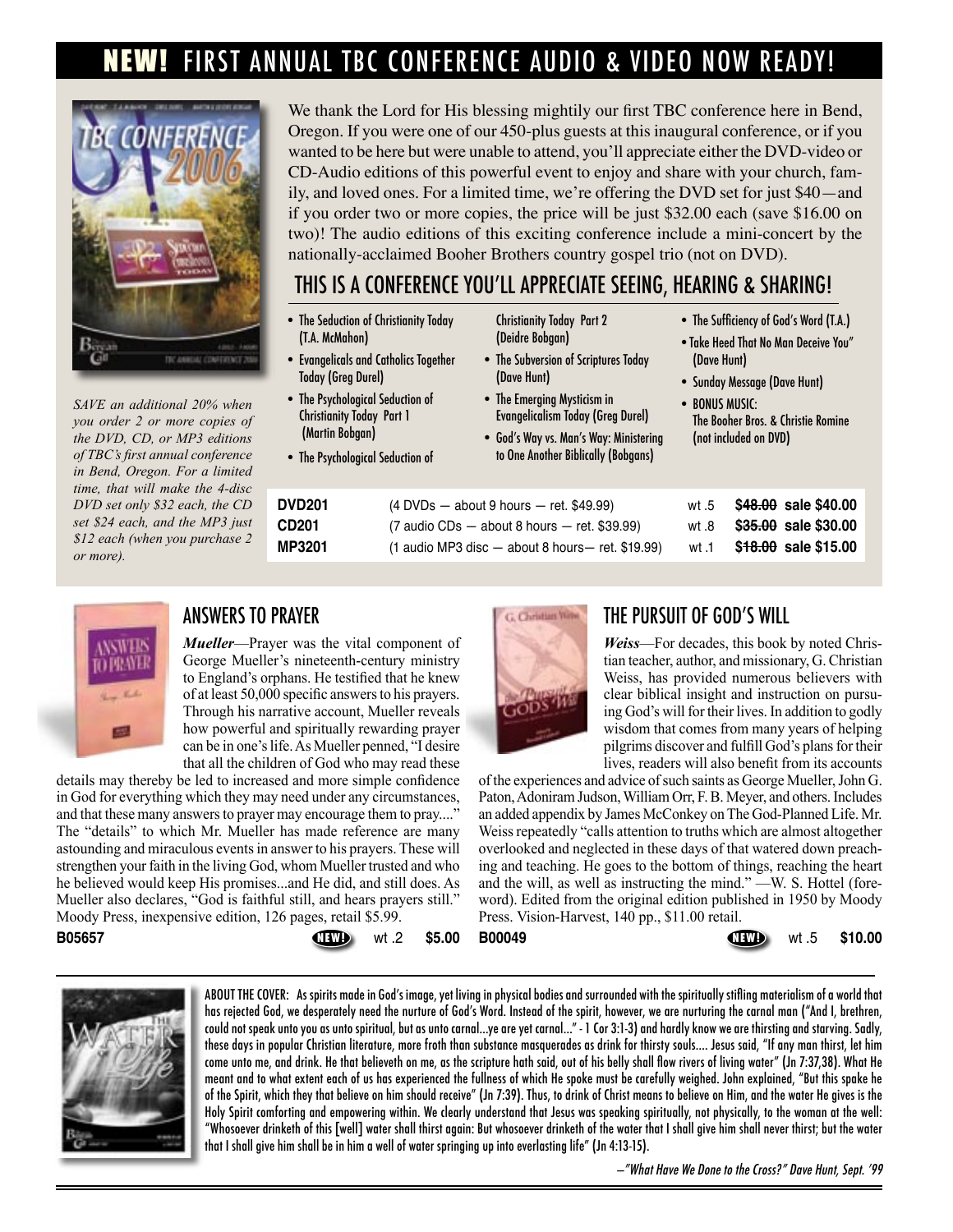# THE BEREAN =

*"[The Bereans] . . . searched the scriptures daily, [to see] whether those things were so." —ACTS 17:11*

#### **WWW.THEBEREANCALL.ORG — VOL. XXII NO. 1 — JANUARY 2007**

### Water of Life *Dave Hunt*

As God's unique creation, we live in physical bodies in a material universe that will pass away, "for the things which are seen are temporal; but the things which are not seen are eternal" (2 Cor 4:18). God desires to reveal to us the world of the eternal, the world unseen by physical eyes. While still earthbound, we are to "seek those things which are above, where Christ sitteth on the right hand of God" and to set our "affection on things above, not on things on the earth" (Col 3:1,2).

But how can God convey spiritual truth to fleshly minded earth dwellers who, because of sin, are separated from Him and know nothing and desire nothing except the material world? He must, with physical terms familiar to us, bring us to a clear understanding of and earnest desire for spiritual truth and reality. He communicates through words, often with figurative language.

The physical realm has been consistently used by God from the very beginning (starting with a tree in the Garden of Eden) to convey spiritual truth. Paul shows us how to interpret God's object lessons:

For it is written in the law of Moses, Thou shalt not muzzle the mouth of the ox that treadeth out the corn. Doth God take care for oxen? Or saith he it altogether for our sakes? For our sakes, no doubt, this is written....If we have sown unto you spiritual things, is it a great thing if we shall reap your carnal things...? Even so hath the Lord ordained that they which preach the gospel should live of the gospel. (1 Cor 9:9-14)

In His parables, Christ spoke of trees and fruit, grapevines and grapes, shepherds and sheep, sowers, seeds and bread, wind and weather, birth and death, fire and torment, etc. But there is no more powerful picture in all of Scripture than that of water and thirst. There is no life without water. The need for water to sustain life is signaled by thirst, which can be tormenting and soon fatal if not satisfied.

The seemingly unlikely Samaritan woman (why would He go out of His way to meet her!) whom Christ, by His arrangement, encountered at the well, was obviously very thirsty for a fulfillment that she couldn't find. Like most of mankind, she did not understand that her thirst was spiritual and that nothing physical could satisfy it. But our Lord knew her heart.

He talked to her about water and thirst: "Whosoever drinketh of this [well] water shall thirst again: but whosoever drinketh of the water that I shall give him shall never thirst" (Jn 4:13,14). There was an authority about this stranger that made her believe what He said. She thought He was referring to a special water that would permanently end her bodily thirst: "Sir, give me this water, that I thirst not, neither come hither to draw."

In fact, He was going to expose a life of disappointments and regrets: "Go, call thy husband, and come hither."

"I have no husband," was her evasive reply.

Christ's response must have shocked and cut her to the heart: "Thou hast well said, I have no husband: for thou hast had five husbands; and he whom thou now hast is not thy husband...."

"Sir, I perceive that thou art a prophet!" was her dumbfounded reply. How did He know the intimate details of her life?

The conversation that followed exposed her spiritual thirst. Christ revealed to her that He was the Messiah she awaited. That revelation gripped her heart. She believed on Him and ran into the city to tell the amazing news that the Messiah stood at that moment at Jacob's well. In her haste to testify for the One who had revealed and satisfied her spiritual thirst, she "left her waterpot" (4:28) and its unsatisfying contents.

When the Bible says that in our natural state inherited from Adam we are "dead in trespasses and sins" (Eph 2:1), one knows instinctively that the reference is not to physical death. We receive physical life at our birth into this world, but tragically, we are born into the spiritual death we inherited from Adam. Responsible adults have until their physical death to receive spiritual life by being born again into God's family by His Holy Spirit through the gospel. If not, they will remain spiritually dead in the torment of eternal separation from God.

Christ gives a hint in physical language (through the story of the rich man in hell) of the unbearable spiritual thirst created by that separation: "I am tormented in this flame," the sinner exclaims (Lk 16:24). The torment of that eternal separation was endured for each of us by our Lord on the Cross as He suffered the agonies of hell. He cried, "I thirst....My God, my God, why hast thou forsaken me?!" The spiritual torment of the damned is even more excruciating than physical pain could ever be.

Most of earth's inhabitants do not realize that they are nonphysical beings, dead to God by birth but temporarily occupying physical bodies. Desperately thirsty for spiritual life, which can be received only from God on His terms, they seek unsuccessfully to satisfy that thirst with earth-bound possessions and pleasures. After Paul turned from rejection of Christ to faith in Him, he rejoiced in what only the Christian can know: "Though our outward man perish, yet the inward man is renewed day by day" (2 Cor 4:16). It is the inward man that lives by the spiritual food and drink that God's Word offers.

Nor do most people realize that their physical death will not end the existence of the soul and spirit that had inhabited their body. Death ends the opportunity that life has provided for us to surrender to God willingly, for: "It is appointed unto men once to die, but after this the judgment" (Heb 9:27).

Materialism's passionate lust for popularity, pleasure, wealth, and power is what drives the West, from Wall Street to corporate board rooms to academics to athletics. The advertising world and Hollywood play on that lust with tantalizing enticements aimed at youth to make each new generation more the children of Satan than their parents before them. Over and over, God's unchanging Word is proven true: "For all that is in the world [is] the lust of the flesh, and the lust of the eyes, and the pride of life" (1 Jn 2:15-17).

Satan deceives billions of souls with false religions that seem to offer an escape from fleshly lusts but in truth only lead their followers into hell. Muslims turn their backs upon Western materialism and are willing to die in jihad—except for those who come to the West while pretending to remain true to Islam; and excepting, of course, the despotic, wealthy, self-indulgent rulers of Muslim countries who never offer themselves or their children as jihad martyrs. But what do suicide bombers hope will be their reward? A "paradise" that offers everything they condemn in the West: unlimited sex, abundance of every delicacy that fleshly appetites could desire, rivers running with wine (forbidden to Muslims in this life), and superhuman capacity to indulge in the "lust of the flesh, the lust of the eyes, and the pride of life" non-stop.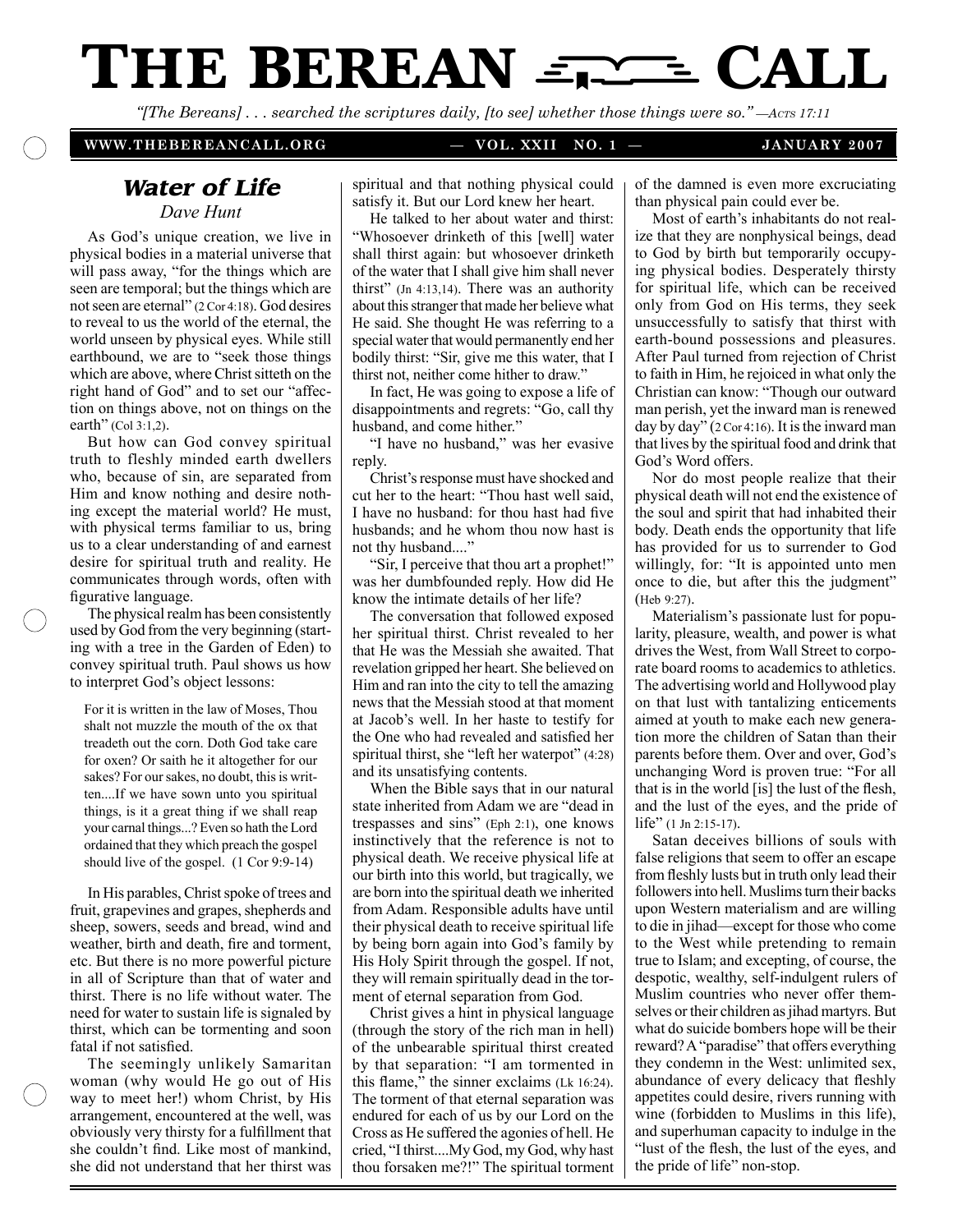*January 2007* THE BEREAN CALL

Other millions have been caught in the delusion of Hinduism's Eastern mysticism, which seems to reject worldly lusts but is founded upon the same ultimate selfish pride that captured Eve's heart: the desire to become a god. Gurus from the East became wealthy by selling godhood through selfrealization to millions in the West, religion packaged as yoga and Eastern meditation—a deception now sweeping through the church as well. Yet, as we document in *Yoga and the Body of Christ* (see offering list), the gurus were themselves the victims of the very "lust of the flesh and lust of the eyes" from which they promised their followers an escape. These "god-men" proved again the truth of Scripture: "While they promise them [their followers] liberty, they themselves are the servants of corruption" (2 Pt 2:19).

These agents of Satan promise fulfillment of the passion inherited from Eve of becoming one's own god and gaining every fleshly desire. The New Age Movement, promising its own godhood of mind power to achieve every selfish ambition, and picking up where the hippy revolution left off, repackaged Eastern mysticism as "Human Potential," trapping millions more with "the pride of life." It stirred a brief flurry of interest in the "spiritual" dimension and left in its wake shattered souls closed to God. Their mantra remains, "I'm spiritual but not religious"—i.e., don't push your religious rules on me.

The latest movement, "the New Atheists," is led by famous evolutionist Richard Dawkins and his understudy, Sam Harris. They declare that belief in God is not only a great delusion but an evil from which the world must be delivered—and they are determined to do it. Their books rank high on *The New York Times* best seller list. They ridicule those who believe in God, using arguments like the following, from Sam Harris:

Of course, people of faith regularly assure one another that God is not responsible for human suffering. But how else can we understand the claim that God is both omniscient and omnipotent...?

If God exists, either He can do nothing to stop the most egregious calamities, or He does not care to. God, therefore, is either impotent or evil. Pious readers will now execute the following pirouette: *God cannot be judged by merely human standards of morality*. But, of course, human standards of morality are precisely what the faithful use to establish God's goodness in the first place....

If He exists, the God of Abraham is not merely unworthy of the immensity of creation; he is unworthy even of man.

There is another possibility, of course... the biblical God is a fiction. (Excerpt from *An Atheist Manifesto*, www.truthdig.com)

Apparently, God is responsible for every child's refusal to eat his peas and neglect of his homework and for every heated lovers' quarrel and selfish action. He ought to make everyone behave like perfect saints? If God had made mankind robots programmed to do whatever He dictated, then He could be blamed for not stopping evil, suffering, and death—but there would also be no love. Every person knows that he has the power of choice, uses it continually, even to the point of being able to shake his fist at God, curse Him, and live in total rebellion of His laws written in every conscience—and is therefore without excuse.

But how could the power to choose that makes it possible for us to love one another account for the suffering of innocent children by disease, starvation, abuse? What about "natural disasters" such as tornados, hurricanes, earthquakes, tsunamis, poisonous snakes and insects, animals preying upon and eating one another and man, etc.? Can these be blamed on human rejection of God?

The Bible makes it clear that the entire universe was affected by Adam's sin and joining Satan in his rebellion against God: "For we know that the whole creation groaneth and travaileth together until now" (Rom 8:22). Deliverance from this curse will come in part during Christ's Millennial reign on earth (Is 11:7; 65:25)—and completely in the new heavens and new earth:

And I saw a new heaven and a new earth: for the first heaven and the first earth were passed away...and there shall be no more curse: but the throne of God and of the Lamb shall be in it; and his servants shall serve him...." (Rv 21:1; 22:3)

But how could a loving God be so vengeful as to torment those who reject Christ in the flames of the Lake of Fire forever? This is not God's choice for mankind. He loves us so much that He made His love the essential ingredient of our very existence. Thus, to be in the fullness of His love would be ecstasy; to be finally and without possible recovery separated from Him would be torture. That is why hell will be such torment for the same reason that heaven will be such exquisite pleasure and joy.

The best way to describe this spiritual reality in terms that we can understand is with water and thirst. Water tastes so good because it is essential to our life. Thirst hurts so bad for the same reason. God did not create us to be thirsty but to drink of His love. It is no more reasonable to blame God for our follies, failures, and sorrows than it is to say, "The Devil made me do it."

A school of fish is swimming contentedly in a lake. One of them sees a man sitting in a chair on the shore, holding a fishing pole, and smoking a cigar. "Now that would be really living!" exclaims the fish. Moved with envy, it leaps out onto the bank. Exhausted, trying desperately to grab a fishing pole and get onto a chair, the "fish-out-of-water" gasps its last.

Richard Dawkins and Sam Harris walk by, leading a group of atheists on a "trashing God" tour. Pointing to the fish, flopping in the dirt and gravel, gills opening and closing in vain desperation, Dawkins declares in triumph, "What kind of a 'god' would create a fish to suffer like that!"

The atheists continue discussing with great enthusiasm how evolution, natural selection, and survival of the fittest (inefficient and cruel to the core) have so marvelously produced creatures like themselves with such wisdom that they can analyze the cosmic forces that spawned them and damn the God they say doesn't exist.

God did not make the fish to "suffer like that." He made the fish to swim in water, its God-given habitat. But the fish was not content with what God had made it and tried to do its own will. Nothing could be more reasonable than for the Creator to be in charge of His universe—but man has rebelled.

Just as God created the fish to swim in water, so He created man to swim eternally in the ocean of His love. He so constituted us that our highest enjoyment—indeed our very life—would be in receiving His love and loving Him in return. But we rejected His love, spat in His face, and defiantly went our own way. God alone knew the endless torment we would suffer as a result of our rebellion, and gave His Son to pay the penalty for every sinner

Jesus described the "lake of fire" (Rv 20:15), the rebels' final end, as a place of unbearable burning thirst. God did not intend for any human to go there. The Lake of Fire was not made for man but "for the devil and his angels" (Mt 25:41). From the beginning of the Bible to the end, God continues to plead, "Whosoever will, let him take the water of life freely" (Rv 22:17).

Heaven is for those who have accepted the offer to drink continuously of the water of life: "And he showed me a pure river of water of life, clear as crystal, proceeding out of the throne of God and of the Lamb..." (Rv 22:1). In contrast to the "weeping and gnashing of teeth" (Mt 8:12; 13:42, 50; 22:13; 24:51; 25:30; Lk 13:28) by those in the Lake of Fire, those in heaven, we are told, "...shall hunger no more, neither thirst any more.... For the Lamb which is in the midst of the throne shall feed them, and shall lead them unto living fountains of waters: and God shall wipe away all tears from their eyes" (Rv 7:16-17). Let us live in the joy of that promise in the days ahead and bring this good news to all who will hear. **TBC**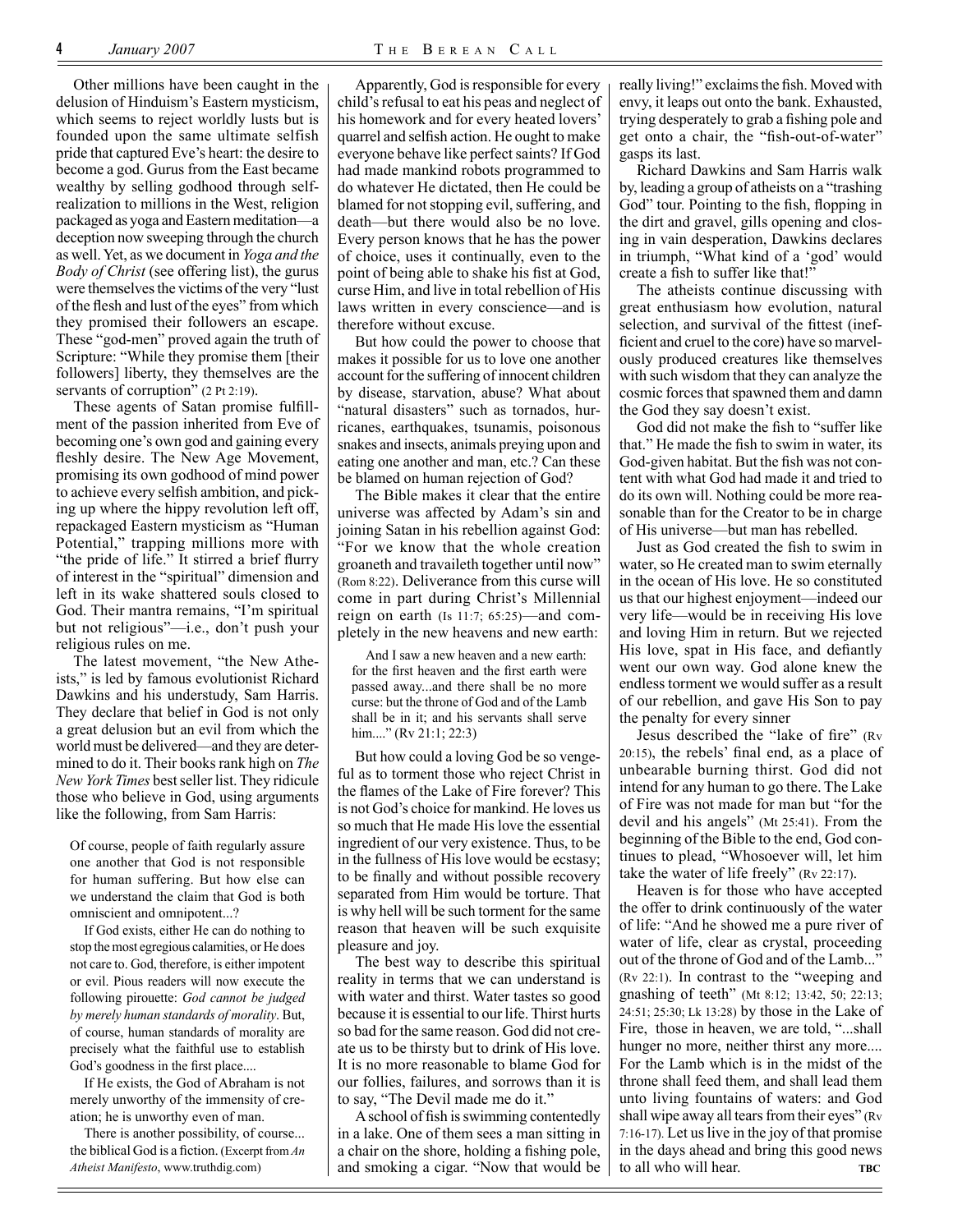## **Quotable**

A major national poll...by one of America's leading researchers...commissioned by AiG [Answers in Genesis]...as a follow-up to the results of an alarming Barna Research poll of 2002 and a Southern Baptist poll... clearly shows that...many have left the church because they no longer believe the Bible is the absolute Word of God....

*Ken Ham*, Answers Update, *Vol 13:11:2*

Seeking after imaginary happiness, creating to ourselves a thousand unnatural needs, amusing our hearts with false hopes and insatiable passions, envying one another, we bring distress of every sort upon ourselves. Let any man...consider how foolish he has been...he will then realize that nothing is so unbecoming in any man as self-exaltation and pride.

*William Law*, The Power of the Spirit, *145*

## **Q&A**

**QUESTION: In July you said Christians should not join non-Christians in prolife activities because they would be "unequally yoked...." Wouldn't that preclude involvement with secular schools, Scouts, 4-H [and]any activity [with] the general public? Yet our Lord told us to let "our lights shine before others," that they may see your good deeds and glorify your heavenly Father" (Matthew 5:16). Should the Israelites have rejected the help of King Cyrus in Ezra because they would have been "unequally yoked"?**

**RESPONSE:** How can we let "our light shine" by joining the ungodly in their moral crusades? Is their light shining too?

School is required by law—abortion protests are not. If you wish, protest abortion with Christians, not with the unsaved. Wouldn't your "light shine" brighter then?

Public gatherings hardly "yoke" you with the crowd. Separation from the world can be carried to an extreme, as Paul warned, "for then must ye needs go out of the world" (1 Cor 5:9,10). As for scouts, 4-H, etc., that is where one's light could really shine so that other members would encounter their peers whom they could look up to but who are "not of the world" (Jn 15:19; 17:14-16) and who testify for Christ.

We are called to "preach the gospel," not to reform society. But if you preach the gospel to unsaved protesters, they will accuse you of disrupting unity.

Cyrus was chosen of God (2 Chr 36:22,23; Ezra 1:1-8). Jews would have disobeyed God had they not accepted his assistance.

#### **QUESTION: In a recent sermon, our pastor said, "Free will is not a biblical term." Is that true? Please explain.**

**RESPONSE**: Free will to obey or disobey, love or hate, submit or rebel, is not only biblical but essential to man's relationship to God. He calls us to love, obey, serve, and worship Him and to do so by choice: "Choose you this day whom ye will serve" (Jos 24:15). God would not be glorified in any obedience, worship, or love that did not come willingly from the heart.

Jesus said, "The first and great commandment [is] thou shalt love the Lord thy God, with all thy heart, and with all thy soul, and with all thy mind" (Mt 22:37,38). The fact that love comes from the heart, soul, and mind proves that it must be an act of free will. Love must be willingly given and received—or it isn't love. Our Lord said the second command was to love our neighbors as ourselves and "On these two commandments hang all the law and the prophets" (Mt 22:40). Thus, without the capacity to love God and fellow humans we cannot obey the Bible.

Your pastor says that free will is "not a biblical term"? But that concept appears 17 times in the Bible! The same meaning is expressed in other words. "Free offerings" is found twice  $(Ex\,36:3; Am\,4:5)$ , as is "a voluntary offering" (Lv 7:16). All are to be brought "voluntarily unto the LORD" (Ezk 46:12).

The first offering in Leviticus (a pattern for all) was to be brought by the worshiper "of his own voluntary will" (Lv 1:3,4). The many "freewill" offerings were to be given by the individual "willingly with his heart" (Ex 25:2). Those who gave materials for building the tabernacle were to bring them with "a willing heart" (Ex 35:5).

Christ declared: "If any man will [i.e., wills to] do his [God's] will, he shall know of the doctrine, whether it be of God, or whether I speak of myself" (Jn 7:17). The Bible ends with an offer it repeats or implies many times. "And whosoever will, let him take of the water of life freely" (Rv 22:17). Scripture could not be clearer on this point. Free will is biblical and essential.

**QUESTION: The words, "carnal Christian," sound like an oxymoron. From passages such as Ezekiel 33, Matthew 7:19-23, I can't see "carnal Christians" in heaven. People use 1 Corinthians 3 to prove that all professing Christians will be saved no matter what they do. But John MacArthur in his study Bible says this primarily refers to evangelists and pastors. I think a viable interpretation...is that the work they are doing is... evangelizing and helping the Body of**  **Christ to grow in its knowledge of Him. If they give a false gospel, the convert will be burnt up because he doesn't have Christ as a foundation. If the builder tries to build up other Christians with false teachings...those teachings will be burnt up...and the builder will not receive a reward. The builder will be saved, but his works will be burnt....I don't think this passage proves that there will be unrewarded carnal Christians in heaven.**

**RESPONSE**: On the contrary, Paul is not referring *only* to "evangelists and pastors," nor does *MacArthur's Study Bible* say so. Three times Paul says "any man" and once "every man." It is the man's works (not his "converts") that are tried by fire (v. 13) and it is the works that are burned, not "converts" to a false gospel.

You believe "carnal Christian" is an "oxymoron"? Paul introduces the idea, beginning with himself (Rom 7:14). Though he calls the Corinthians carnal, yet he also calls them "brethren" and "babes in Christ" (1 Cor 3:1-4).

"Carnal" is a biblical term describing those who are living in "envy, strife, and divisions." Paul accuses them of condoning fornication and of going to law in secular courts against each other. He warns them against prostitutes and various other sins unbecoming of Christians. He even declares that a person could have been so carnal that all of his works will be burned up—yet "he himself shall be saved" (1 Cor 3:15).

I agree that this passage doesn't prove that all professing Christians will be saved no matter what they do. *Professing* is not enough. After making it clear that Christ is the only foundation, Paul refers to those who "build upon this foundation" (1 Cor 3:10-12)—i.e., real Christians.

There won't be any carnal Christians in heaven because "when he shall appear, we shall be like him" (1 Jn 3:2). But we are not told that carnality will keep anyone out of heaven. If one must live a perfect life in order to get to heaven, no one would make it. Paul wrote most of his epistles to correct error in the church. But he doesn't say that even the most carnal Corinthians are not saved. Paul stands in doubt of the Galatians, not because of carnality but because he questions whether they believed the true gospel (Gal 4:11,19,20).

#### **QUESTION: What is the difference between soul and spirit? Do they both go to the Lord when we die? Please explain.**

**RESPONSE**: Most Christians use the words interchangeably. Scripture makes a distinction. Paul writes, "I pray God your whole spirit and soul and body be preserved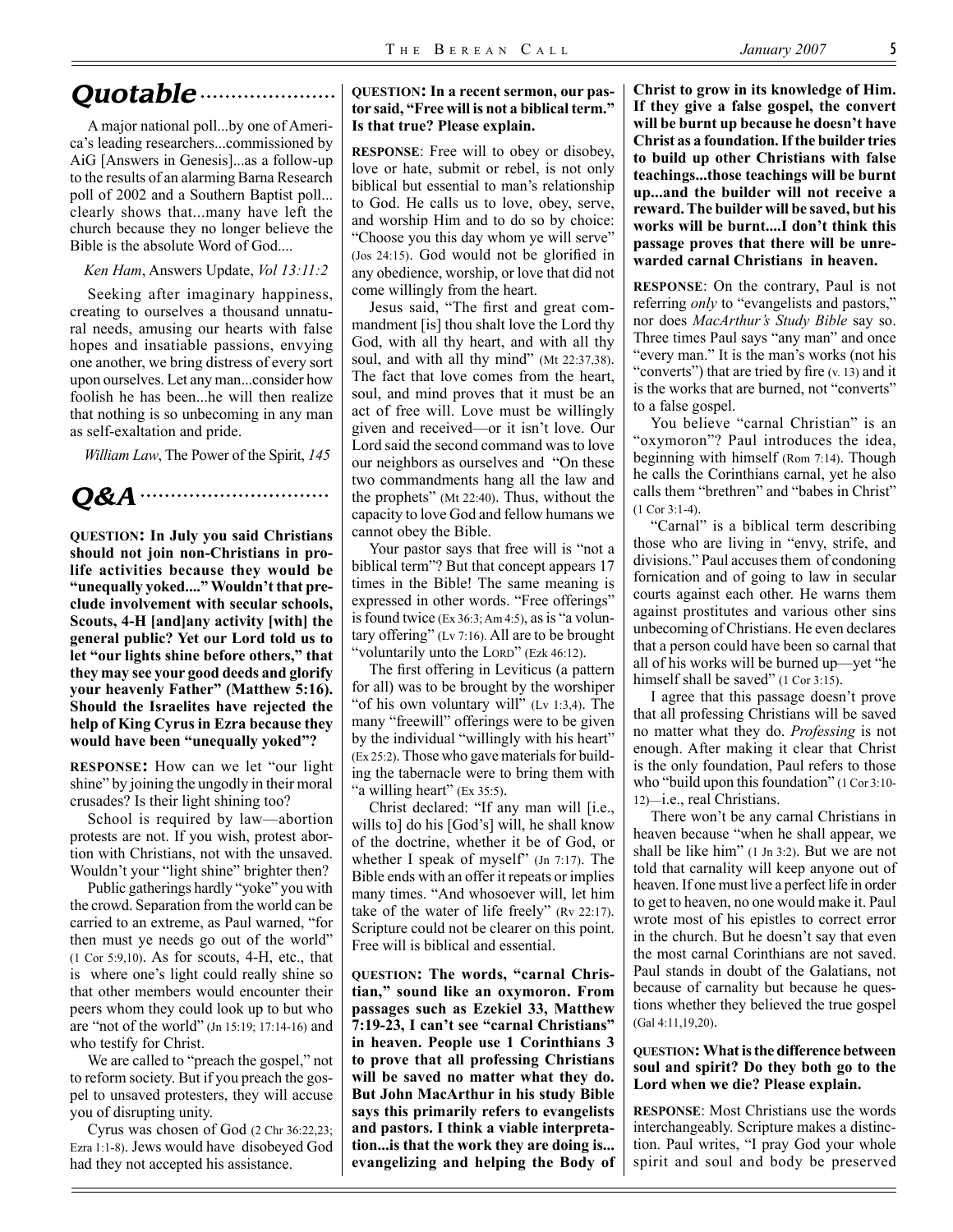blameless..." (1 Thes 5:23). The Word of God pierces "even to the dividing asunder of soul and spirit" (Heb 4:12). Soul and spirit must therefore be two different parts of a human being made in God's image.

"Soul" in the Old Testament is always the Hebrew *nephesh*, a living, breathing creature. In numbering people in the Bible, reference is to so many souls—never to so many spirits. In the New Testament, "soul" is always *psuche*, the Greek equivalent of *nephesh*. "Spirit" is the Hebrew *ruwach*, meaning breath; and the Greek equivalent is *pneuma.* Soul and spirit are difficult to define. Yet every person knows what is meant by "evil spirit," "disembodied spirit," "spirit of man," " Spirit of God," etc.

The expression "my soul" is found 126 times and almost always is very personal, as though it is the center of man's self-consciousness. Through the soul, we recognize and indulge ourselves: "I will say to my soul...thou hast much goods laid up for many years...eat, drink, and be merry" (Lk 12:19).

That the soul goes to heaven is clear: "thou wilt not leave my soul in hell" (Ps 16:10); "I saw under the altar the souls of them that were [beheaded] for the word of God..." (Rv 6:9; 20:4). The same is true of the spirit. As He died, Jesus said, "Father, into thy hands I commend my spirit" (Lk 23:46). Luke writes, "They stoned Stephen, calling upon God, and saying, Lord Jesus, receive my spirit" (Acts 7:59).

In contrast to the soul's self-awareness (1 Cor 2:11,12), the *spirit* has understanding and wisdom. This is where the Spirit of God indwells man and is the center of man's awareness of and communion with God. "Sensual" could be associated with soul but not with spirit. "Soulish" is neither in the Bible nor the dictionary, but if it were, it would have a carnal connotation and nothing to do with God. On the other hand, "spiritual," found 23 times in the Bible, always means heavenly minded, godly, holy—never self-centered.

**QUESTION: In November, you expressed displeasure with D. James Kennedy, R.C. Sproul, and others, who teach that Israel "has no special title to land in the Middle East, having been replaced by the church." Unbelieving Israel was always cut off, whether in ancient times, Christ's day, or our own; the kingdom has always been the blessing given to another "nation" (composed of believing Jews and Gentiles).... These saints, make up that** *holy nation* **Peter calls the body of Christ. Scripture nowhere affirms that** *unbelieving* **Israel... shall receive...a millennial Canaan whose boundaries reach the Euphrates....Jeremiah 23:7-8...relates to the return from** 

#### **Babylon...not Israel reconstituted in modern history. Moreover, this text includes... a Messianic prophecy that must be contextualized with verses 7 and 8....**

**RESPONSE:** Literally hundreds of scriptures contradict your position. God promised Abraham, Isaac, Jacob, and their seed everlasting possession of a physical land on this earth with prescribed boundaries (Gn 11:31; 12:1,5,6,7; 13:15; 15:7, 18-21; 17:7,8; 26:3-5; 28:13,14; 35:9-12; 1 Chr 16:15-18, etc.). For example: "I will give unto thee, and to thy seed after thee...all the land of Canaan, for an everlasting possession; and I will be their God" (Gn 17:7,8). No such promise of possession of a particular land on this earth was ever given to the church! Israel possessed this land for centuries. How could the church, whose inheritance is in heaven, replace physical Israel on earth?

The Israelites, with few exceptions, were *always* in unbelief: in Egypt, through the desert, in the land—yet God remained faithful and patient. He disciplined but never disowned them. He warned that He would cast them out of the land if they did not repent and turn to Him. He said they would be scattered to every nation, hated, persecuted, and killed like no other people, which they were and are to this day. He promised to bring Israel back into her land in the last days, which He is doing—and that she would never cease to be a nation (Jer 31:35,36). None of this fits the church.

You say that Jeremiah 23:7-8 refers to the return from Babylon. How can "...from all the countries whither I had driven them" mean one country, Babylon? Those living in Israel today have come there from over 100 countries in a literal fulfillment of Jeremiah 23:7-8. God said that in that day, no Jew would be left outside Israel: "I have gathered them unto their own land, and have left none of them [among other nations] any more" (Ezk 39:28; Mt 24:31)—but only a remnant returned from Babylon.

Yes, "unbelieving Israel has no special title to the land." But Israel must return to her land in unbelief because it is there that they come to faith when the Messiah rescues His people in the midst of Armageddon (Zec 14:1-4). Every Jew alive will "look on [Him] whom they have pierced [and] there shall be a fountain opened to the house of David...for sin and for uncleanness" (Zec 12:10-13:1) and "all Israel shall be saved" (Rom 11:26). That did not happen at the return from Babylon!

If the church is Israel, then "All the church shall be saved" when Christians look upon the One "they have pierced." Paul was willing to go to hell if that would save Israel, his "kinsmen according to the flesh" (Rom 9:3). None of this describes the church! His "prayer to God for Israel [was], that they might be saved" (Rom 10:1). Those in the church are not yet saved?

You say, "Israel was always cut off...the kingdom has always been the blessing given to another 'nation' (composed of believing Jews and Gentiles)...." Was the Davidic kingdom, therefore, really the church, living for centuries in that land "from the river of Egypt to the Euphrates"? The church never was promised a land, never occupied a land, never was cast out of that land for her sin, never was promised that she would be brought back into it. The church is not Israel!

## **News Alert**

*The LA Times 12/7/06 [Excerpts]:* **MANLINESS IS NEXT TO GODLINESS**: Brad Stine runs onstage in ripped blue jeans, his shirt untucked, his long hair shaggy. He's a stand-up comic by trade, but he's here today as an evangelist, on a mission to build up a new Christian man one profanity at a time. A moment later he adds a fervent: "Thank you, Lord, for our testosterone!"

It's an apt anthem....Stine's daylong revival meeting, which he calls "God-Men," is cruder than most. But it's built around the same theory as the other experimental forums: Traditional church worship is emasculating.

John Eldredge, a seminal writer for the movement, goes further in *Wild At Heart*, his bestselling book. "Christianity, as it currently exists, has done some terrible things to men," he writes. Men "believe that God put them on earth to be a good boy."

Christian radio host Paul Coughlin, author of "No More Christian Nice Guy," takes the stage. "Jesus was a very bad Christian," Coughlin declares. After all, he says, the Son of God trashed a temple and even used profanity, or the New Testament equivalent, when he called Herod "that fox."

The virility crusade is, in part, a response to a stark gender gap. Though churches have tried all sorts of gimmicks to attract men...more than 60% of the adults at a typical worship service are women...according to David Murrow, author of *Why Men Hate Going to Church*.

The most famous men's ministry, Promise Keepers, packed stadiums throughout the 1990s with men who wept and hugged one another as they pledged to be dutiful and pure. Men at Promise Keepers rallies today make the same vows, but...conferences now carry titles such as "Storm the Gates" and "Uprising." This year, the theme is "Unleashed," as in unleashing the warrior within. "It is not about learning how to be a nicer guy," the website declares.

[*TBC: This is the gospel according to macho movies, televised wrestling, and the NFL, not according to the Scriptures*.]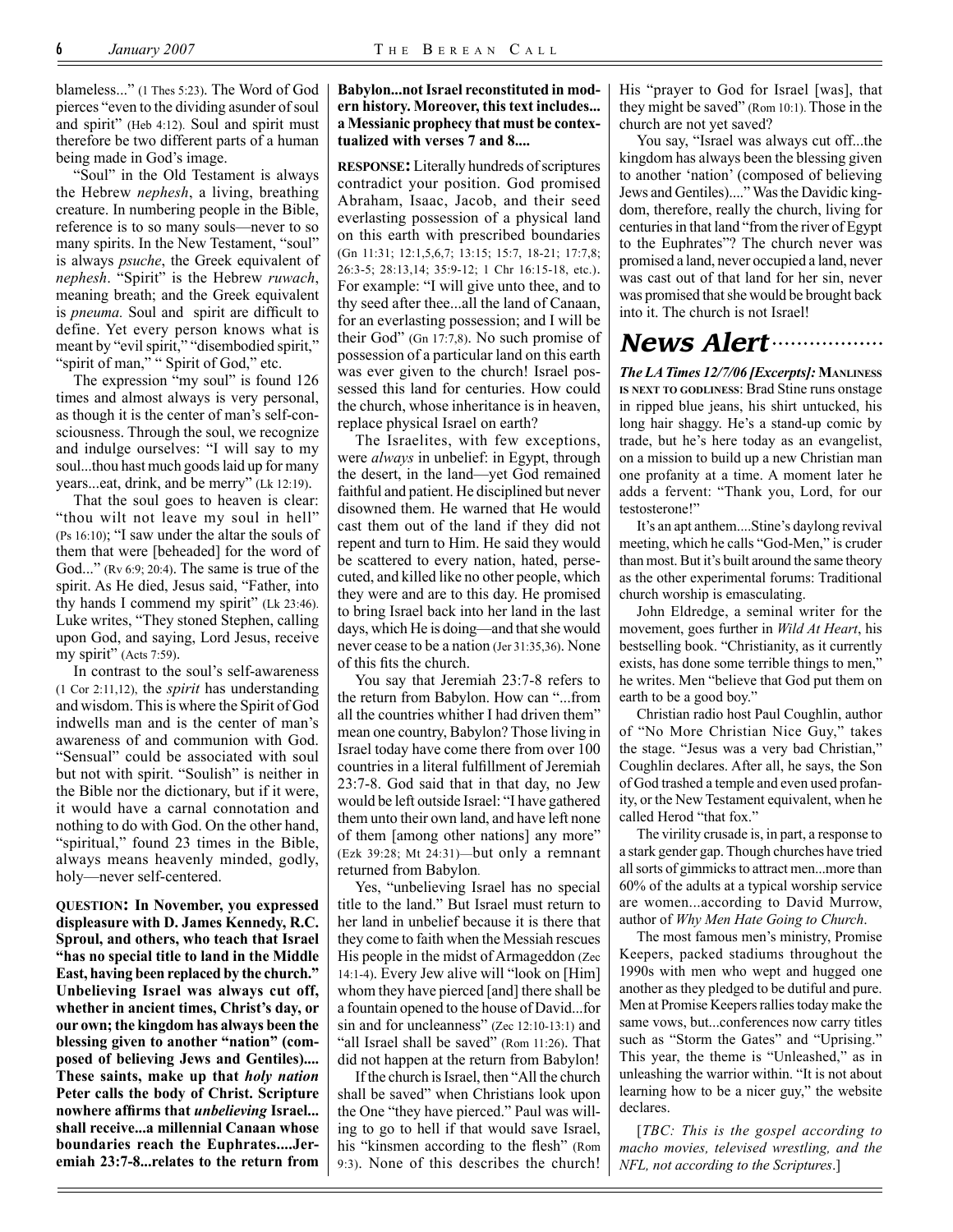### Dave & T.A.'s Itinerary

| Jan 17<br>(Dave)           | <b>Calvary Chapel of Webster</b><br><b>Webster NY</b><br>(585) 265-6080                         |
|----------------------------|-------------------------------------------------------------------------------------------------|
| Jan 18-21<br>(Dave)        | <b>Calvary Chapel Finger Lakes</b><br><b>Farmington NY</b><br>(585) 398-3550                    |
| Feb 23, 24<br>(Dave)       | <b>Bible Skeptics Conference</b><br><b>Whitby ON</b><br>(905) 922-2589<br>www.bibleskeptics.org |
| Feb 25<br>(Dave)           | <b>Bayview Glen Church</b><br>Toronto ON<br>(905) 881-5252                                      |
| Mar 9-11<br>(Dave)         | Westside Bible Church<br>Meridian ID<br>(208) 938-9424                                          |
| Apr 13-14<br>(Dave)        | S Manitoba Prophecy Conf<br>Winkler MB<br>(204) 325-671                                         |
| Apr 20-21<br>(T.A.)        | Discerning the Times Bible Conf<br>Saskatoon SK<br>(306) 717-0374                               |
| Apr 25-<br>May 9<br>(Dave) | <b>Various Assemblies of</b><br><b>Believers in Albania</b><br>GEOSTURM01@aol.com               |

#### **Letters**

#### *Dear Friends,*

We know the Rapture must be near because of all that's going on. But we're told, according to the Bible, not to worry because these things must come to pass. A lot of churches are becoming...social clubs. Pastors are afraid of stepping on people's toes and just preach what they want to hear. The Bible predicts that also, saying the very clergy will fall away in the end times. We'll keep reading *TBC* and praying for the peace of Jerusalem, which will be when Christ returns. LH (MN)

#### *The Berean Call,*

I thank the Lord for your ministry, which changed my life after a colleague gave me your newsletter to read....By then I had been a full and proud charismatic for 10 1⁄2 years. The very day I read the newsletter I became very uncomfortable. I had never been touched by such truths in my Christian life. All along I had thought that I was having it all. What confirmed my ignorance further was when I read *Seduction of Christianity.* I read it over and over again. I had to go before the Lord and rededicate myself to him. EM (South Africa)

#### *Blessings to you,*

This is to say a special thank you for the article on psychology [Oct. '06]. Very helpful to us as many times we feel we stand alone and then we realize there are many others who would agree with us and it's so encouraging to us. KK (WA)

#### *Dear TBC,*

I prayed for you today. Many will not understand, but I for one am glad you came out against the errors of Billy Graham. How can he be so double-minded?... Keep challenging us with the truth in love. EW (CA)

#### *Dear Anon (IN), Letters, TBC, 11/06,*

When I read your letter in the November issue I felt compelled to write this answer to you. I was a Catholic until I was 30, I attended a Catholic grade school and two years of seminary in high school. I left because I wanted a family and God has richly blessed me there....In Christian love, I want to say this to you: Catholics do pray to Mary. When you hold the rosary and say, "Hail, Mary...," you are calling out to Mary; you are praying directly to her. When you kneel in front of a statue or picture, or put flowers in front of her statue, or light candles, you are worshipping her image. Who am I to say what God accepts as prayer and what He doesn't? Well certainly I can't; but God has spoken clearly and plainly when *He* said, "Thou shalt have no other gods before me. Thou shalt *not* make unto thee any graven image, or any likeness of *anything* that is in heaven above, or that is in the earth beneath, or that is in the water under the earth...." May I say that when I was saying the rosary or was in front of a statue, I was nearly always bowed down.... Dear Anon, God has stated His position on prayer and worship. Briefly and clearly, He is also on record as saying that He changes not....To me, one of the most fearful things a Christian can do is to practice something that is contrary to what God has said. BO (OK)

#### *Dear Tom,*

In your book *Showtime for the Sheep?* you touch on a vital point of confusion with Roman Catholic Theology. The false concept that physical suffering in and of itself meets the requirements for justification before a holy God. As you point out, Christ in the garden was not experiencing fear of the physical suffering but of becoming sin for us and facing spiritual death and [the] separation from the Father that would come with it. My [Roman Catholic] uncle [once] said the very thing that Mel Gibson said recently, that Christ merely had to prick his finger. This kind of thinking only comes from a mind that has no concept of the true price our dear Lord had to pay for our sins, and the awfulness of our sin in the sight of a holy God. It was only when the Holy Spirit convicted me of my sin, to the point that Catholic rituals would not satisfy my guilt, and when I was presented with the Gospel, I came to a point of true repentance, resting on Christ's finished work for me on the cross, and then found true peace and joy, assurance of salvation, and a hope that will not fade away. MW (NY)

#### **Correction**

An error was made in the November 2006 *TBC* article in which a statement by John R.W. Stott was mistakenly credited to Hugh Ross. In the process, John Ankerberg, because of his support of some of Ross's ideas, was also accused of believing the same. Dave and the TBC editorial staff extend sincere apologies to John Stott, Hugh Ross, and John Ankerberg, as well as to all of our readers, for this error. Please see our website for the letter of apology Dave has written to John Ankerberg (www.thebereancall.org).

## **TBC Notes**

#### **Snailer mail...**

Snail mail is a relative term usually indicating the difference between the rate of time it takes for regular mail to be received compared to emails. However, we've been experiencing "snailer" mail service during the last two months of 2006 regarding our newsletter, which has frustrated many of our readers. In a number of cases their newsletter arrived three weeks later than usual.

Although we tried to compensate for the increased pressure on the U.S. Postal Service at the end of the year by moving our printing schedule ahead, it was not soon enough. So, we apologize to all those who experienced a delay.

We are working on ways to make sure that those who receive our free newsletter get their copy of *The Berean Call* no later than the second week of each month. Nevertheless, the surest way to get it by or even before the first of the month is to subscribe to our daily email update or check our *website (www.thebereancall.org).*

> *T.A. MCMAHON EXECUTIVE DIRECTOR*

**The Berean Call** is a nonprofit 501 [c] [3], tax-exempt corporation registered in the State of Oregon. It is overseen by an independent board which has full and final authority over all corporate assets, personnel, and affairs. (1/07)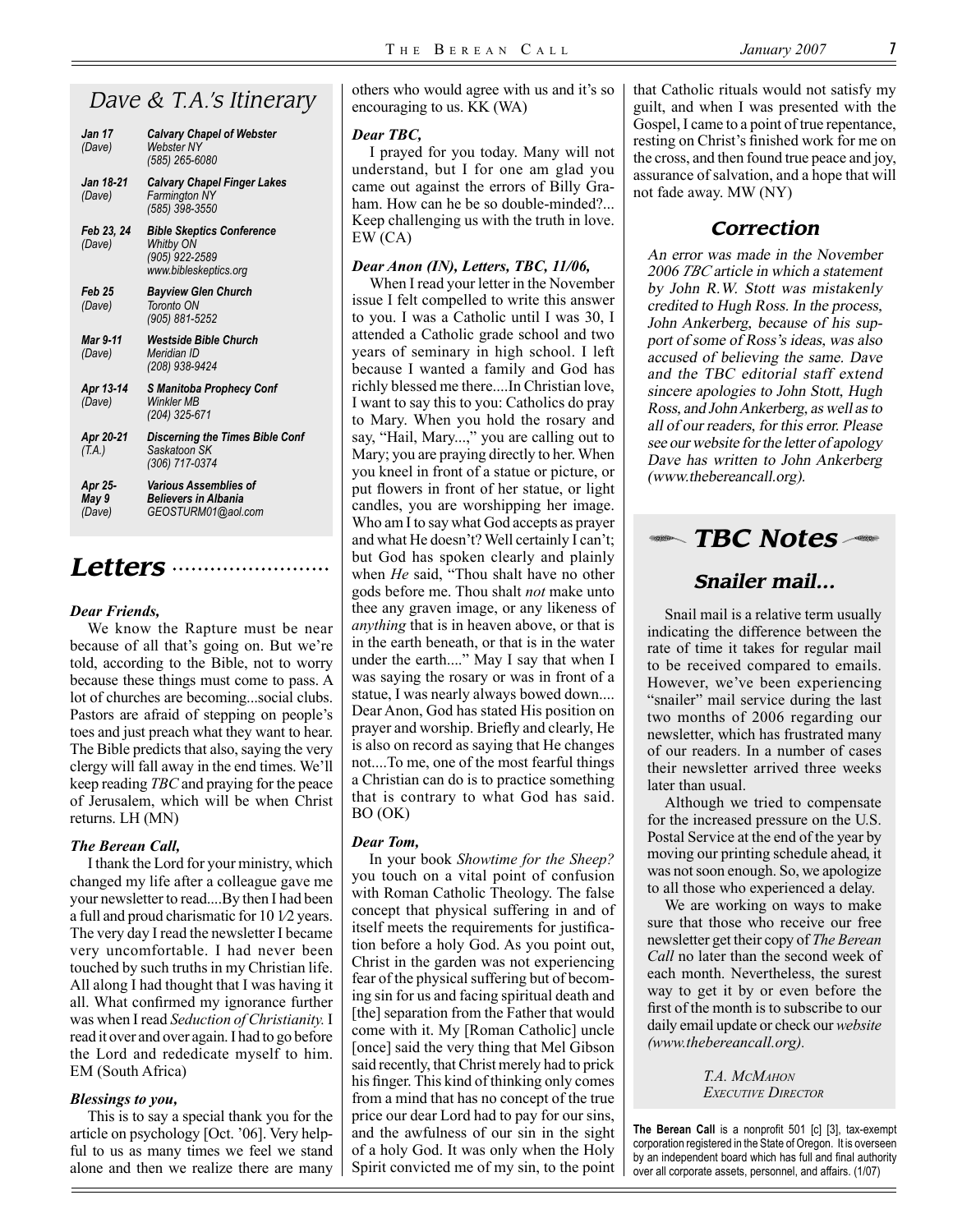## **Millstone Merchandizing**

*But whoso shall offend one of these little ones which believe in me, it were better for him that a millstone were hanged about his neck, and that he were drowned in the depth of the sea....* (Matthew 18:6).

Commenting on the murder of JonBenet Ramsey, former child television star Paul Petersen (The Donna Reed Show), asked an important question, "Did you feel that sinking awareness in your guts when you first glimpsed the video of six-year-old JonBenet Ramsey? The sudden pain that came when you realized the intent behind her poses? Who taught her the overt sexuality of a practiced exhibitionist? Didn't you ask yourself, 'What was the goal of her pageant pursuits?'...I've found myself wondering if JonBenet ever had a chance to be a little girl. Her face haunts me, that innocent gaze struggling to overcome the mascara, the rouge, the sculpted and sprayed mane, the pouting lips drawn in by a cosmetician. What was being covered up?" (http://www.minorcon.org/littlegirllost.html).

Hollywood has a long history of stealing the lives of children. One has only to read the biographies of Jackie Coogan, Judy Garland, and other child stars in order to see the tragedy of a lost childhood. Toy manufacturers have embraced the same amorality in marketing toys to children.

Petersen asked, "Who taught her the overt sexuality of a practiced exhibitionist?" Why, we did—that is, an American culture, willfully allowing its youngest members to be victims of those who would steal their childhood, the closest thing this world has to innocence. This is not an overnight development. In 1955, "[vacationing in Switzerland], Ruth Handler happened upon an 11 1/2- inch doll with a blond ponytail, pouty lips and a seductive glance. 'Lilli' was a figure in a bawdy German cartoon, a symbol of illicit sex that was sculpted into a doll form but never intended for children. She was a pornographic caricature, a gag gift for men" (http://xroads.virginia.edu/~ug02/sund/ dreamgirl/chartoy.html).

Handler bought three of the dolls and gave them to Mattel toy designers. They toned the overt sexuality down slightly and, in 1959, "Barbie" was introduced to U.S. consumers, but not without concerns from parents and educators. "Barbie [was] adorned in a black-and-white striped bathing suit and stiletto heels. Her eyes were painted with black eyeliner and her ears adorned with pearl hoops....Mattel enlisted the help of psychologist Ernst Dichter to ensure consumers that this toy with breasts and an insatiable lust for clothes [was] a teaching tool, a toy that would endow young girls with the skills to attract and catch a man. She immediately met opposition from those who felt [that] as a voluptuous, scantily-clothed emblem of female sexuality, she was yet another example of the objectification of women's bodies" (Ibid). They were right.

Today, Barbie is passé. A line of dolls called "Bratz" (we need not explain the name), filled up stores in America beginning in 2001 and just as quickly were bought up by consumers, with 125 million sold in 2005 alone. One of those purchases was a "Bratz Baby" doll named "Sasha," purchased as a Christmas present for a four-year-old. After the doll was unwrapped, the little girl "turned the doll over and discovered that beneath the khaki green skirt (and baby bottle attached to a bling chain), Sasha was wearing a thong. That's right. A black mesh one.... Jean Kilbourne, filmmaker, cultural critic and author of Can't Buy My Love: How Advertising Changes the Way We Think and Feel, says the Bratz dolls are 'beyond Barbie,' and that is beyond shameful....[I]mprinting an adult version of sexuality on children sets them up for all kinds of problems directly related to the sexual activities that seem to be so common to teenagers. Girls are treated as sex objects, and boys don't even have to pretend there's a relationship." (Campbell, Hartford Courant, 1/4/06).

Speaking specifically of false prophets, Peter warned of those who "through covetousness shall...with feigned words make merchandise of you: whose judgment now of a long time lingereth not, and their damnation slumbereth not" (2 Peter 2:3). It is instructive that a psychologist was brought in to convince concerned parents that Barbie was "a teaching tool." It is reasonable to suppose he was well paid.

Some have noted that Bratz look as if "they would be quite at ease on a street corner waiting for their pimp to emerge from a long limousine in a puff of white powder" ("Meet the Bratz," Sydney Morning Herald, December 26, 2003). "Other mothers are simply so happy to have their 9-12 year old daughters still playing with dolls that they happily overlook those aspects of the doll" (http://collectdolls.about.com/od/ dollprofiles/p/bratzdolls.htm).

These parents "happily overlook" an uncomfortable reality. Their children are being merchandised, and that involves the theft of their childhood and the potential destruction of their adulthood. When the tragic involvement of children in war (as in the Sudan) is made known, the world professes to be concerned about children becoming adults before their time. This recognizes that there is a time for children simply to be children. Some have defended Bratz with the foolish notion that their overt (and cheap) sexuality is a sign of independence, a desire to "have fun," as if there were no other way to have fun.

Yet, some recognize the danger. "'Perhaps when we surround ourselves with sexualized images of young people we shouldn't be surprised that a segment of the society thinks that it is okay to have sex with children,' says Cathy Wing, of Media-Awareness, a non-profit educational organization..." (Joanne Richard, "Selling Sex to Kids," Toronto Sun, July 17, 2005).

Peter gives further warning about those who view others as merchandise: "While they promise them liberty, they themselves are the servants of corruption: for of whom a man is overcome, of the same is he brought in bondage" (2 Peter 2:19). That is certainly an application for today.

#### —Edwin Newby

[An upcoming issue of TBC will address some of the dangers associated with boys' toys.]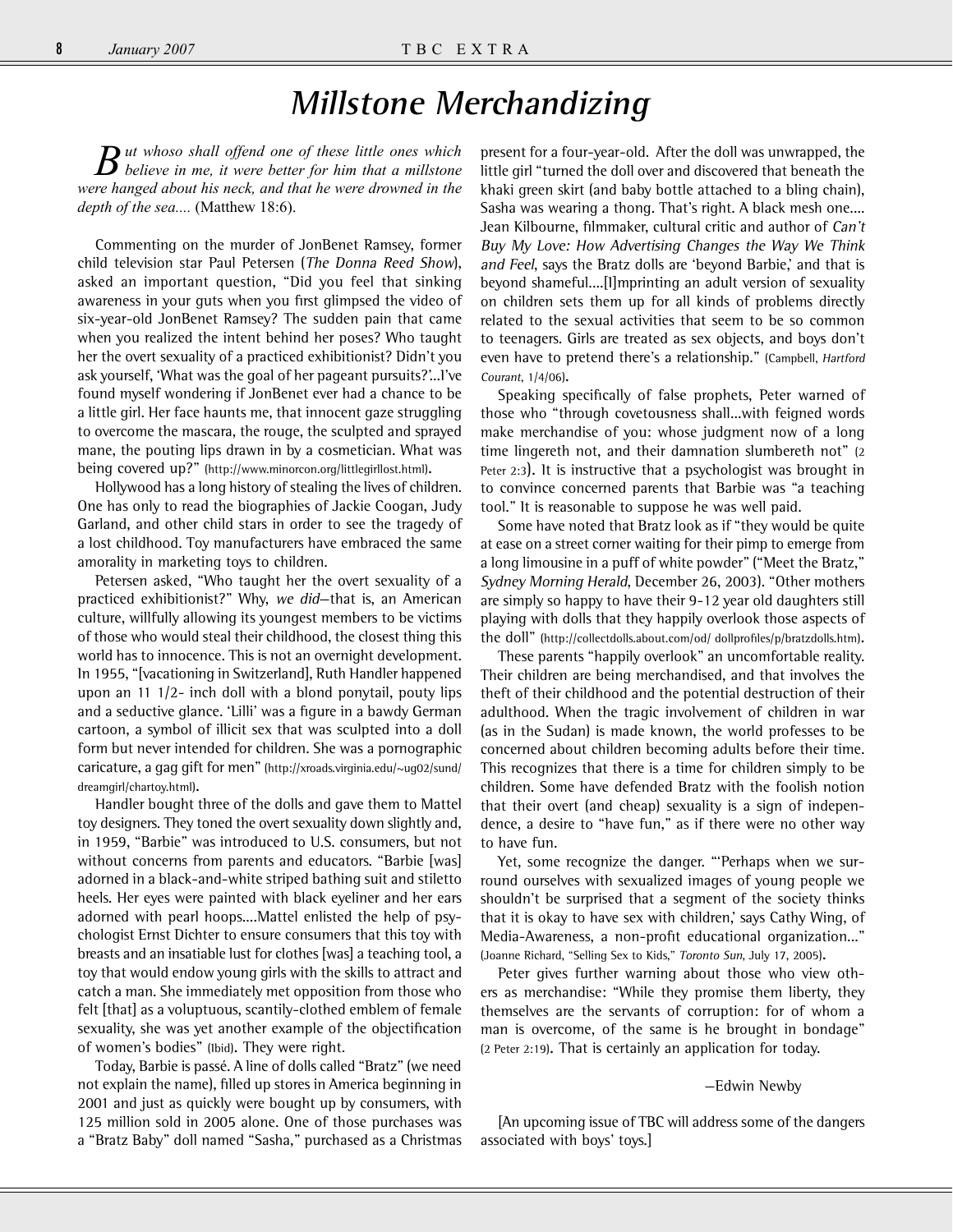## **SPECIAL CASE PRICING OFFER**: TBC PAPERBACKS FOR HOME & CHURCH MINISTRY

*MAJOR SAVINGS! Many readers enjoy providing TBC resources to their family, friends, and fellow believers. With this special case pricing offer, we are making it easier than ever! Whether you choose to give away copies or pass along the savings, check out these terrific prices. These titles make great selections for retreats or conferences and for your church's resource table or bookstore.* 

## **HAS HOLLYWOOD FOUND FAITH?** THE NATIVITY STORY & ONE NIGHT WITH THE KING



*T.A. McMahon—*Is it STILL "Showtime for the Sheep?" Originally written to address issues raised by Mel Gibson's *The Passion of the Christ*, this book looked ahead to the current Hollywood trend of "faith-based" movies that Evangelicals and Catholics would help promote. Have silver-screen portrayals of biblical epics become the new "silver bullet" of evangelism? This powerful book addresses key trends that are increasingly affecting how the world—and the church—view the Word of God in this media-mesmerized millennium:

- ❖ The increasing use of entertainment and amusement to teach the Word of God and expanding efforts to make the Gospel message more "seeker-sensitive"
- ❖ The advancing cause of ecumenism over evangelism—and the resultant confusion between Catholicism and biblical **Christianity**
- ❖ The multiplying effects of doctrinal error through increasingly popular paraphrased "Bibles"—and the proliferation of visual interpretations of Scripture

**B60134** (TBC Paperback, 160 pp.) retail \$12.99wt .4 **\$10.00**

**BUY THE CASE: 52 copies • \$3.25 each (75% off retail) • \$169.00**



## HONEST DOUBTS

*Hunt—*A non-intimidating, easy-to-read "introduction" to Calvinism. Based on years of actual accounts and conversations, this "user-friendly" book is derived from material in Dave's much larger scholarly work, *What Love Is This?* In *Honest Doubts,* readers will become familiar with the key issues in a unique format that reads like a real-

life drama because the characters are composites of actual individuals and the circumstances are equally real. Discover the heart of a Calvinist "seeker"—and the surprising result of his quest for truth in this fictionalized but true-to-life dialogue. This friendly, inexpensive paperback is enjoyable to read and great to give away.

**B60347** (TBC Paperback, 112 pp.) retail \$7.99wt .3 **\$7.00 BUY THE CASE: 60 copies • \$2.80 each (65% off retail) • \$168.00**



## YOGA AND THE BODY OF CHRIST

*Hunt—*Yoga is revolutionizing the fitness movement worldwide—and is even extending its reach directly into the churches and the lifestyles of professing Christians. But is it simply stretching, as some Christians claim? Is it a way to "breathe out" the effects of sin and stress, allowing the believer to

"breathe in" the Holy Spirit? Although yoga promises to bring peace, healing, and wholeness (even prosperity!) to its practitioners, readers will be shocked to discover that yoga is, in fact, based on the worship of (and prepares participants for supernatural connection with) unholy spirits that manifest in extraordinary and dangerous ways. Every Christian should be informed of the true origins and effects of the practice of yoga and its ungodly roots in Kundalini energy.

**B60487 (**TBC Paperback, 176 pp.) retail \$9.99wt .5 **\$9.00**

**BUY THE CASE: 52 copies • \$3.50 each (65% off retail) • \$182.00**



## COUNTDOWN TO THE SECOND COMING

*Hunt*—At last, a book that presents in a concise manner the events leading up to the return of Christ. Whether we realize it or not, a countdown is going on. This idea is denied by many, including some who profess to be Christians. The Lord promised that before He returned, however, specific signs would warn us that the prophesied Last

Days are approaching. What are those signs, and how do we recognize them? How close are we to these events? How can we keep from being deceived? Learn how history has proven the authenticity of the Bible, and how by its demonstrated authority, we can trust what it says about the future as well as the past.

| B00193 | (TBC Paperback, 96 pp.)                                                        | retail \$7.99 | wt.3 \$7.00 |  |
|--------|--------------------------------------------------------------------------------|---------------|-------------|--|
|        | BUY THE CASE: 112 copies $\cdot$ \$1.78 each (77% off retail) $\cdot$ \$199.00 |               |             |  |



## SEEKING AND FINDING GOD

*Hunt—*It is astonishing how many millions of otherwise seemingly intelligent people are willing to risk their eternal destiny upon less evidence than they would require for buying a car or even a lowcarb food item—yet the belief of so many, particularly in the area of religion, has no rational or factual foundation. With well-researched arguments and

compelling proof, this book demonstrates that the issue of where one will spend eternity is not a matter of preference (like joining the Elks) instead of the Lions). In fact, there is overwhelming evidence that we are eternal beings who will spend eternity somewhere. Where will it be? How can we know? (This is Dave Hunt's personal follow-up tool for evangelizing those with whom he meets while traveling). **B04425** (TBC Paperback, 160 pp.) retail \$7.99wt .4 **\$7.00**

**BUY THE CASE: 72 copies • \$2.80 each (65% off retail) • \$199.00**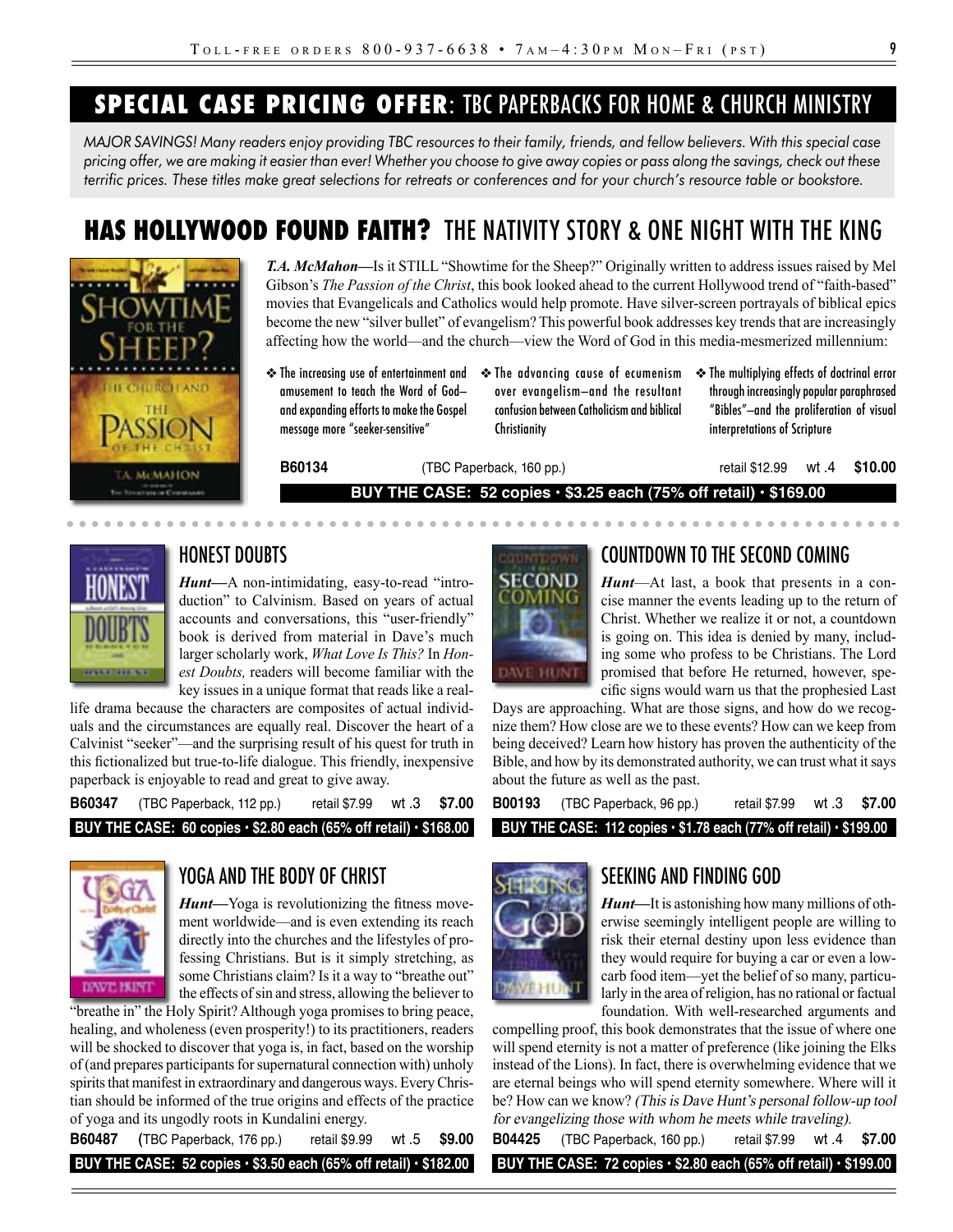## **NEW!** RESOURCES TO EDUCATE AND EQUIP FOR EVANGELISM



## Captives of a Concept

*Cameron—*"You'll never get sick. You will never grow old. And you will never die." Although the above words come from the movie *Cocoon*, these are the same things that the Watch Tower Society have been proclaiming for decades as part of "the Creator's promise of a peaceful and secure new world that is about to replace the present wicked, lawless system of things." This very

appealing prospect attracts many people to begin to study the Bible with Jehovah's Witnesses, and then sustains them as they eagerly wait for the fulfillment of this promise. *Captives of a Concept* identifies both the concept and the mistake that causes people to become captives of the Watchtower Society. *Captives of a Concept* is written and designed in an easy-to-read manner that does not require a degree in theology or vast knowledge to understand. Retail \$19.99 147 pp.



#### The Bible vs. the Book of Mormon

*Living Hope Ministries—*This presentation leaves no question as to the truth and accuracy of the Word of God and the falsehoods and inaccuracies found in the book of Mormon. Both the Book of Mormon and the Bible are thoroughly examined side-by-side, using the objective facts of history, textual criticism, archaeology, and other scientific disciplines.With answers to

Mormon apologists, this revealing DVD covers changes in the Book of Mormon, the validity of LDS archaeological research, "Mormon tours" in Central America, and addresses the burning question, "who are the Lamanites?" An excellent companion to *DNA and the Book of Mormon*. The main program is 66 min. long, but this "special second edition" includes 40 min. of additional material. Includes Spanish and Portuguese tracks. Retail \$20.00.

**B00103 WEW!** wt.3 \$17.00 DVD154 **WEW!** 

**DVD154 CHTD** 66 minutes wt.2 \$18.00

## RECOMMENDED BOOKS AND VIDEOS ON THE LATTER-DAY SAINTS & WATCHTOWER CULTS



Mormonism *Ankerberg/Weldon*—Ankerberg and Weldon use their unique question–and–answer

Fast Facts on

style to look at Mormon teachings that are clearly incompatible with orthodox Christianity. The Mormon church's wholesome image and its emphasis on family, social programs, and moral practices seem to indicate an ideal Christian organization. But what lies beneath the surface? Drawing on Christian, Mormon, and secular studies, this informative book unravels Mormon claims. Harvest House, paperback, 180 pp.



# Witnesses: Their

Watchtower Society has often made grandiose claims

for their organization. This thorough examination of their errors, doctrinal flip-flops, and prophetic speculations absolutely refutes any claim that this group is the only organization on earth that understands the "deep things of God." Xulon Press, paperback, 357 pp.

**B23230** wt 2.1 **\$17.00**



*Ankerberg/Weldon*—This valuable resource presents the major Watch-

tower Society teachings and how they contrast with biblical Christianity. From blood transfusions to salvation through works, John Ankerberg and John Weldon expose the unorthodox doctrines that put Jehovah's Witnesses at risk physically and spiritually. Harvest House, paperback, 185 pp.

## Mormonism

*Higley*—Dennis

pared it with the Scriptures, and left it. This book offers their valuable insights. This 30-page booklet exposes Joseph Smith as a false prophet and deceiver. This is an excellent resource for those witnessing to Mormons or for anyone seeking information on the foundations of the LDS Church. The Berean Call, paperback, 30 pp.

**B65654** wt .1 **\$3.00**



Answered *Cowan*—Mormonism has claimed that all other churches

Mormon Claims

are universally apostate and that the Mormon church is the "only true and living church upon the face of the whole earth," but LDS claims against historic Christianity

are flawed. This resource examines Mormon claims in light of historical documents, scientific evidence, the Bible, and authoritative Mormon sources. Utah Christian Publications, paperback, 120 pp.

## What Do Mormons Really Believe?

*Cowan*—Mormons say that they are Christians, and frequently it seems that their teachings are

very similar. After all, they believe in the same Bible, the same God, and the same Jesus Christ that Christians follow, don't they? Do Mormons really have the same beliefs as Christians? The authors compare and contrast the beliefs of the Bible and the authoritative beliefs of the LDS church.. Harvest House Publications, paperback, 336 pp. **B08269** wt .9 **\$12.00**

#### DNA vs. The Book of Mormon (Video)

*Living Hope Ministries*—The Book of Mormon teaches that Israelites, having immigrated to and fully populated the American

continents, are the principal ancestors of modern-day Native Americans. Native Americans from more than 150 tribes have been tested to determine their ancestry. This video presents the evidence from DNA researchers, including Mormon scientists who are wrestling with the DNA dilemma. English/Spanish option (DVD only). 49 minutes.

| <b>DVD067</b> | DVD | wt 3 | \$18.00 |
|---------------|-----|------|---------|
| VT067         | VHS | wt 4 | \$18.00 |

#### Witnesses of Jehovah (Video)

*Good News Defenders—Witnesses of Jehovah* goes behind the scenes to reveal how the Watchtower Society holds tyran-

nical control over the lives of its 3,400,000 members. Witnesses spend more than 184 million man-hours each year peddling a counterfeit gospel door-to-door. The incredible sales organization and the devastating impact it has on the lives of people who "buy" its deceptive line is the subject of this hard-hitting investigative film. 58 minutes.

| <b>DVD010</b> | <b>DVD</b> | wt 3  | \$20.00 |
|---------------|------------|-------|---------|
| VT010         | VHS        | wt .4 | \$20.00 |



 $Gruss$  – The

**B10816** wt .5 **\$9.00** The Truth About

and Rauni Higley know Mormonism inside out. They lived it, studied it, promoted it, com-

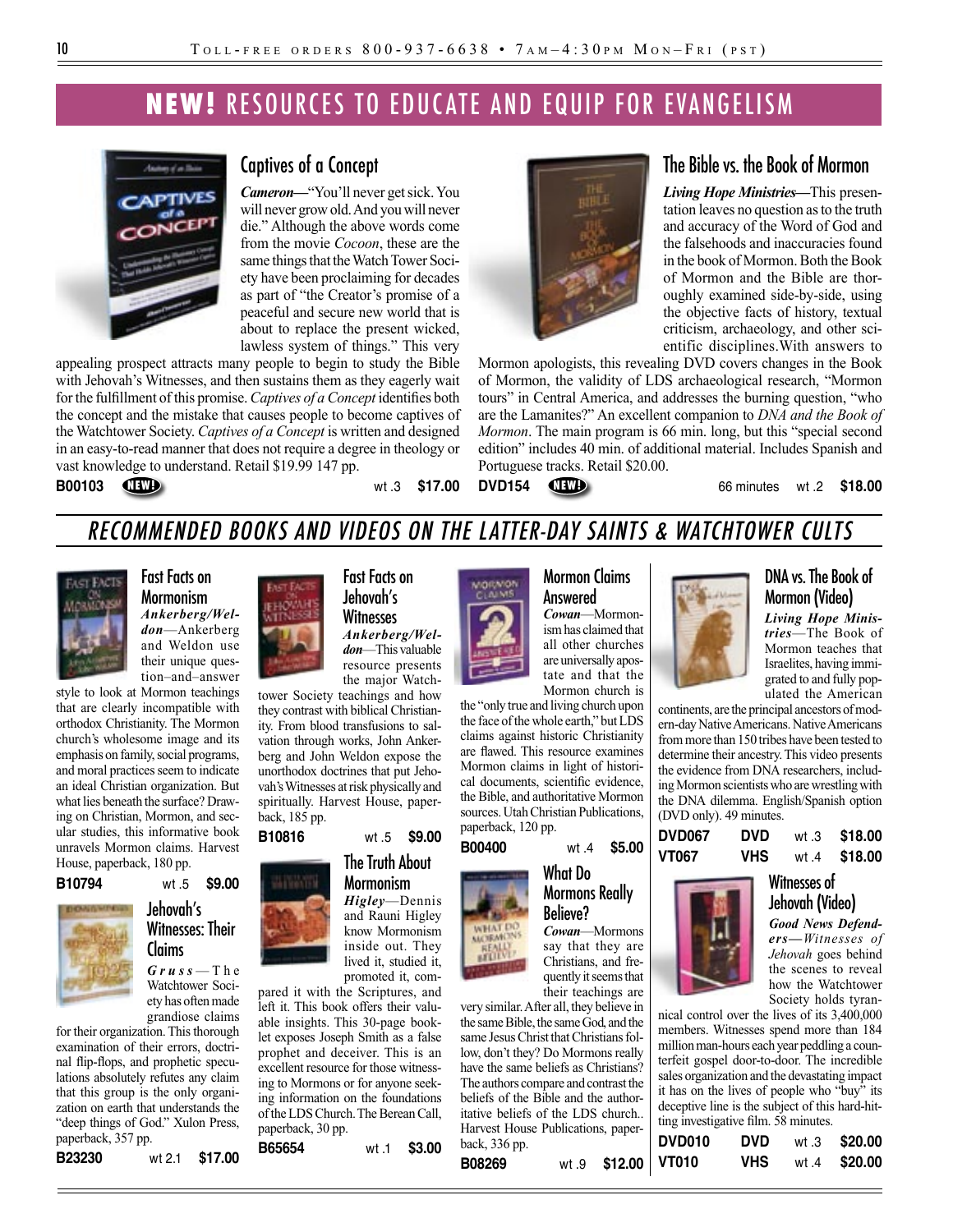# **O R D E R F O R M**

✆ *TOLL FREE ORDERS: 800-937-6638 • 7:00 AM – 4:30 PM Mon-Fri (PST) • FAX: 541-385-6025*

| $\sqrt{\overline{C}}$ ONLINE: www.thebereancall.org $\approx$ MAIL: PO Box 7019 • Bend OR 97708 |  |  |
|-------------------------------------------------------------------------------------------------|--|--|
|-------------------------------------------------------------------------------------------------|--|--|

| $\boldsymbol{\Omega}$<br>PAYMENT: (PLEASE - IN U.S. FUNDS ONLY)<br>O CHARGE to my credit card <b>All the company of the company of the company of the company of the company of the company</b><br>❷<br>CONTACT INFO: In case we need to contact you regarding your order<br>$\begin{picture}(150,10) \put(0,0){\vector(1,0){100}} \put(15,0){\vector(1,0){100}} \put(15,0){\vector(1,0){100}} \put(15,0){\vector(1,0){100}} \put(15,0){\vector(1,0){100}} \put(15,0){\vector(1,0){100}} \put(15,0){\vector(1,0){100}} \put(15,0){\vector(1,0){100}} \put(15,0){\vector(1,0){100}} \put(15,0){\vector(1,0){100}} \put(15,0){\vector(1,0){100}}$<br>Daytime Home<br>Expires on $(mm/yy)$ _ _ $/$ _ _<br>Daytime Work (Change and Change and Change and Change and Change and Change and Change and Change and Change and Change and Change and Change and Change and Change and Change and Change and Change and Change and Change and<br>Signature experience and the state of the state of the state of the state of the state of the state of the state of the state of the state of the state of the state of the state of the state of the state of the state of th<br>E-Mail |                |
|-----------------------------------------------------------------------------------------------------------------------------------------------------------------------------------------------------------------------------------------------------------------------------------------------------------------------------------------------------------------------------------------------------------------------------------------------------------------------------------------------------------------------------------------------------------------------------------------------------------------------------------------------------------------------------------------------------------------------------------------------------------------------------------------------------------------------------------------------------------------------------------------------------------------------------------------------------------------------------------------------------------------------------------------------------------------------------------------------------------------------------------------------------------------------------------|----------------|
|                                                                                                                                                                                                                                                                                                                                                                                                                                                                                                                                                                                                                                                                                                                                                                                                                                                                                                                                                                                                                                                                                                                                                                                   |                |
|                                                                                                                                                                                                                                                                                                                                                                                                                                                                                                                                                                                                                                                                                                                                                                                                                                                                                                                                                                                                                                                                                                                                                                                   |                |
|                                                                                                                                                                                                                                                                                                                                                                                                                                                                                                                                                                                                                                                                                                                                                                                                                                                                                                                                                                                                                                                                                                                                                                                   |                |
|                                                                                                                                                                                                                                                                                                                                                                                                                                                                                                                                                                                                                                                                                                                                                                                                                                                                                                                                                                                                                                                                                                                                                                                   |                |
|                                                                                                                                                                                                                                                                                                                                                                                                                                                                                                                                                                                                                                                                                                                                                                                                                                                                                                                                                                                                                                                                                                                                                                                   |                |
|                                                                                                                                                                                                                                                                                                                                                                                                                                                                                                                                                                                                                                                                                                                                                                                                                                                                                                                                                                                                                                                                                                                                                                                   |                |
| □ CHECK or money order enclosed / check number _________________________________<br>To sign up for automatic e-mail news, please visit our website: www.thebereancall.org<br>and click on "what's new" to create a user name and to see the newsletter options                                                                                                                                                                                                                                                                                                                                                                                                                                                                                                                                                                                                                                                                                                                                                                                                                                                                                                                    |                |
| ORDER RESOURCES: Please print all information clearly and use catalog codes<br>6                                                                                                                                                                                                                                                                                                                                                                                                                                                                                                                                                                                                                                                                                                                                                                                                                                                                                                                                                                                                                                                                                                  |                |
| <b>Title/Product</b><br>Weight<br>Regular<br>Multiple Item<br><b>Total Weight</b><br>Item<br>Quantity<br>Discount Price *<br>Code<br>Description<br>(Int'l Only)<br>Price<br>Ordered<br>(Int'l Only)                                                                                                                                                                                                                                                                                                                                                                                                                                                                                                                                                                                                                                                                                                                                                                                                                                                                                                                                                                              | Total<br>Price |
| sample<br><b>The Driven Church</b><br><b>CD116</b><br>$\cdot$ <sup>2</sup><br>\$5.00<br>\$4.00<br>$\overline{2}$<br>.4                                                                                                                                                                                                                                                                                                                                                                                                                                                                                                                                                                                                                                                                                                                                                                                                                                                                                                                                                                                                                                                            | \$8.00         |
|                                                                                                                                                                                                                                                                                                                                                                                                                                                                                                                                                                                                                                                                                                                                                                                                                                                                                                                                                                                                                                                                                                                                                                                   |                |
|                                                                                                                                                                                                                                                                                                                                                                                                                                                                                                                                                                                                                                                                                                                                                                                                                                                                                                                                                                                                                                                                                                                                                                                   |                |
|                                                                                                                                                                                                                                                                                                                                                                                                                                                                                                                                                                                                                                                                                                                                                                                                                                                                                                                                                                                                                                                                                                                                                                                   |                |
|                                                                                                                                                                                                                                                                                                                                                                                                                                                                                                                                                                                                                                                                                                                                                                                                                                                                                                                                                                                                                                                                                                                                                                                   |                |
|                                                                                                                                                                                                                                                                                                                                                                                                                                                                                                                                                                                                                                                                                                                                                                                                                                                                                                                                                                                                                                                                                                                                                                                   |                |
|                                                                                                                                                                                                                                                                                                                                                                                                                                                                                                                                                                                                                                                                                                                                                                                                                                                                                                                                                                                                                                                                                                                                                                                   |                |

 $\frac{1}{2}$  ,  $\frac{1}{2}$  ,  $\frac{1}{2}$  ,  $\frac{1}{2}$  ,  $\frac{1}{2}$  ,  $\frac{1}{2}$  ,  $\frac{1}{2}$  ,  $\frac{1}{2}$  ,  $\frac{1}{2}$  ,  $\frac{1}{2}$  ,  $\frac{1}{2}$  ,  $\frac{1}{2}$  ,  $\frac{1}{2}$  ,  $\frac{1}{2}$  ,  $\frac{1}{2}$  ,  $\frac{1}{2}$  ,  $\frac{1}{2}$  ,  $\frac{1}{2}$  ,  $\frac{1$ 

**\* MULTIPLE ITEM DISCOUNT PRICE: Save 20% when ordering 2 or more of the same item (book or video only)**

#### S H I P P I N G R A T F S & O P

|                                   | <b>UNITED STATES</b>                                     |
|-----------------------------------|----------------------------------------------------------|
| <b>ECONOMY</b>                    | EXPEDITED (UPS)                                          |
| Free shipping<br>via Library Mail | UPS ground: add \$3.00<br>Overnight/2-day/3-day: at cost |

*\*NOTICE: International customers now have two shipping options:* 

m

**#1 Global Priority/Global Express:** This is the fastest option. Packages to most countries can take up to two weeks, but most will arrive sooner. We will resend your items or issue a refund if your package does not arrive within four weeks.

 **#2 Surface Mail:** Packages sent surface mail can take from three to six months; *we cannot guarantee that your package will arrive*. This option is at your own risk. If your package does not arrive, *we will not be able to resend your items or issue a refund*.

|                             | <b>CANADA / INTERNATIONAL*</b> |                |
|-----------------------------|--------------------------------|----------------|
| WEIGHT                      | GLOBAL PRIORITY/               | <b>SURFACE</b> |
| (UP TO)                     | <b>GLOBAL EXPRESS</b>          | <b>MAIL</b>    |
| 1                           | \$11.                          | n/a            |
|                             | \$16.                          | n/a            |
|                             |                                |                |
|                             | \$22.                          | n/a            |
|                             | \$27.                          | \$23.          |
| $\frac{2}{3}$ $\frac{4}{5}$ | \$36.                          | \$24.          |
| 6                           | \$40.                          | \$25.          |
| $\overline{1}$              | \$44.                          | \$27.          |
| $\frac{8}{2}$               | \$49.                          | \$29.          |
| $\overline{9}$              | \$53.                          | \$31.          |
| 10                          | \$57.                          | \$33.          |
| 12                          | \$65.                          | \$36.          |
| 14                          | \$74.                          | \$41.          |
| 16                          | \$83.                          | \$43.          |
| 18                          | \$91.                          | \$46.          |
| 20                          | \$99.                          | \$50.          |
| addt'l per pound            | \$3.00                         | \$2.50         |

**6** TOTAL WEIGHT:

*(Canada / Int'l only—please round UP to nearest pound)*

#### **7 TOTAL YOUR ORDER:**

| Product/Resource Total |  |
|------------------------|--|
| ← Shipping Fees        |  |
| Gift to Ministry       |  |
| <b>TOTAL ENCLOSED</b>  |  |
|                        |  |
|                        |  |

❒ *IF MY FUNDS EXCEED PRODUCT AND SHIPPING COSTS, PLEASE KEEP BALANCE AS A GIFT*



1-800-937-6638 • Box 7019, Bend, OR 97708 • **www.thebereancall.org**